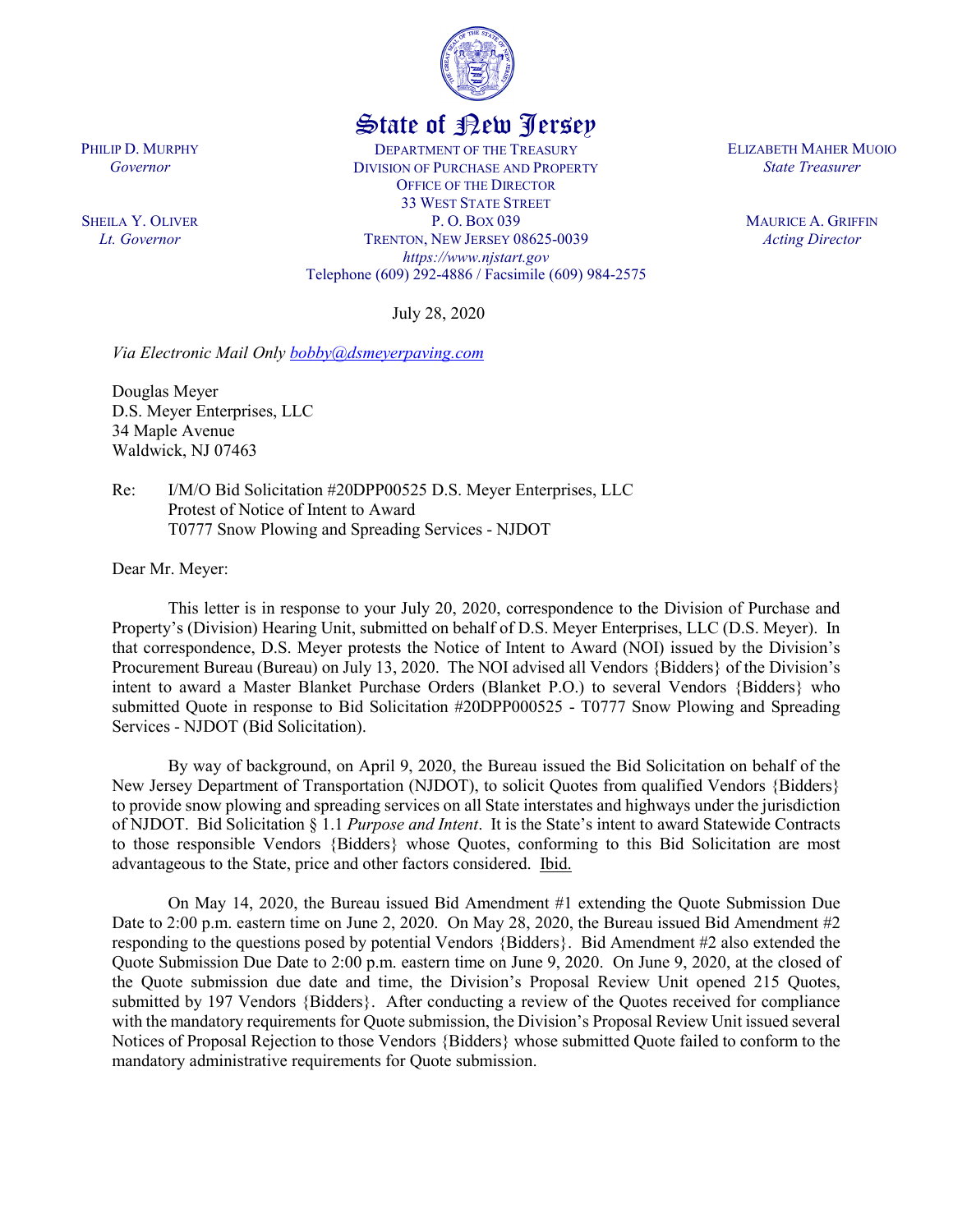The remaining Quotes were forwarded to the Bureau for review and evaluation consistent with the requirements of Bid Solicitation Section 6.7 *Evaluation Criteria, which* states in relevant part as follows:

# **6.7 EVALUATION CRITERIA**

The following evaluation criteria categories, not necessarily listed in order of significance, will be used to evaluate Quotes received in response to this Bid Solicitation.

- A. Experience of Vendor {Bidder} (Revised Attachment #1): The Vendor {Bidder} must have at least two (2) years of experience performing the specific service (snow plowing and/or spreading) on public roadways in order to be considered for award of that service;
- B. Equipment Preference: The type of Vendor {Bidder} equipment bid on the State-Supplied Price Sheet. See Section 6.7.1, subsections included; and
- C. Price: The Vendor's {Bidder's} pricing provided on the State-Supplied Price Sheet for each price line. See Section 6.7.1, subsections included, for information regarding the pricing evaluation methodology.

## **6.7.1 EQUIPMENT PREFERENCE AND PRICING EVALUATION**

The Division intends to award to one (1) responsive Vendor {Bidder} per price line for Snow Plowing and Hauling Services (excluding *Other Equipment – Loaders and Graders*, as detailed by Section 6.7.1.3), and to one (1) responsive Vendor {Bidder} per price line for Spreading Services.

Vendors {Bidders} will be evaluated based upon the equipment preferences detailed in Sections 6.7.1.1 and 6.7.1.2. If two (2) or more Vendors {Bidders} are offering the same equipment preference for the same price line, then the Division will evaluate and rank based upon pricing, from lowest to highest, as specified below:

A. Snow Plowing and Hauling Services – Pricing Evaluation Methodology

Vendors {Bidders} within the same equipment preference will be ranked based upon the Total Hourly Rate for the respective price line. The Total Hourly Rate will be calculated for each price line as follows:

(# of trucks x per truck hourly rate) + Superintendent hourly rate = Total Hourly Rate

The All-Inclusive Hauling Hourly Rate, if applicable, is not including in the Total Hourly Rate.

B. Spreading Services – Pricing Evaluation Methodology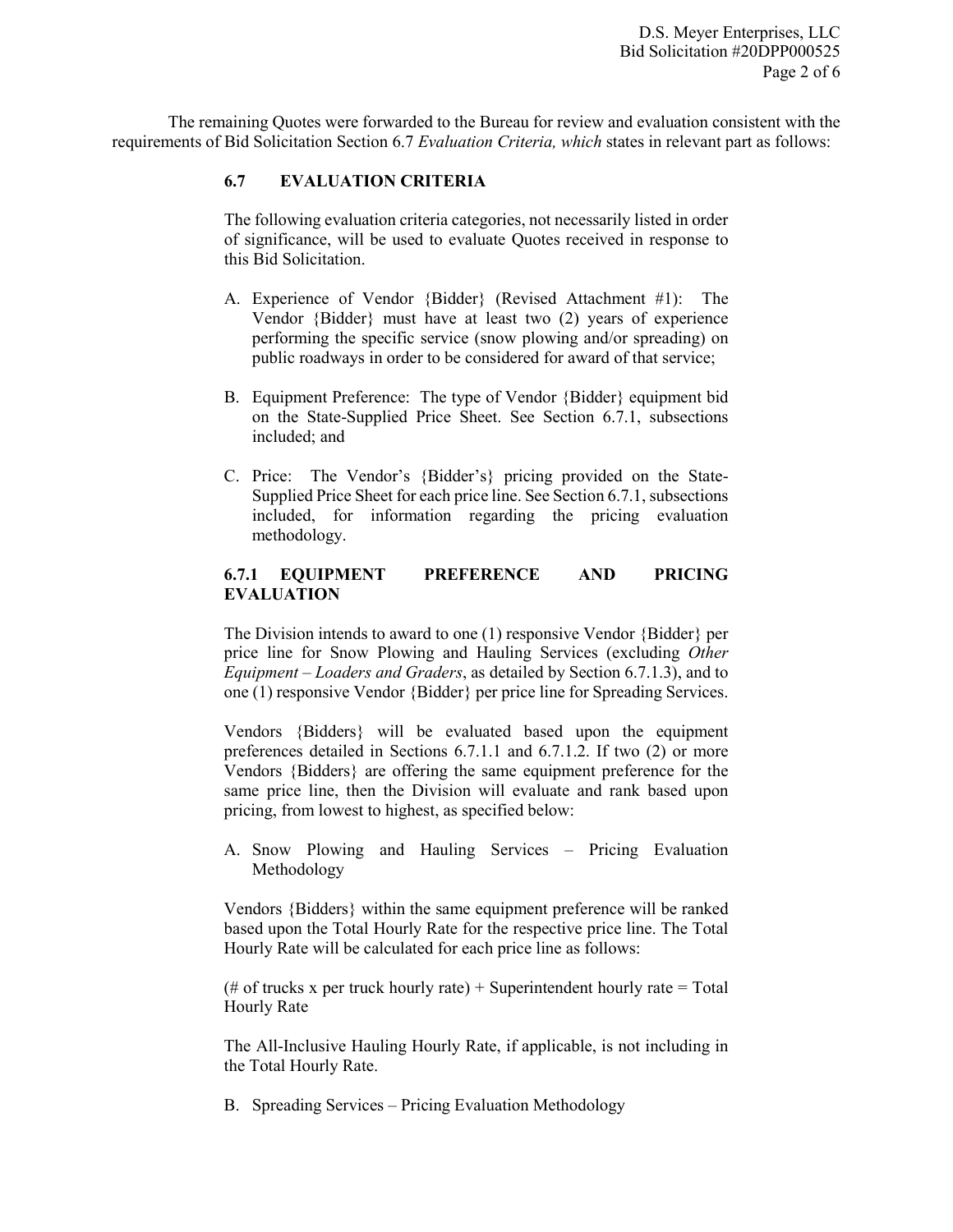Vendors {Bidders} within the same equipment preference will be ranked based upon the hourly rate Unit Price for the respective price line.

If two (2) or more Vendors {Bidders} are offering the same equipment preference and are tied on pricing based upon the above pricing evaluation methodologies (both  $A \& B$ ), then the Division will rank based upon the years of experience recorded on Revised Attachment #1, for the respective service in question.

Please refer to the examples listed below in Section 6.7.1.1 and 6.7.1.2 for more information.

### **6.7.1.1 SNOW PLOWING AND HAULING SERVICES**

 $1<sup>st</sup>$  Preference – Vendors {Bidders} supplying all required trucks, that are all a combination of either Class A and/or Class B trucks, all with Vendor {Bidder} provided snow plows; and

 $2<sup>nd</sup>$  Preference – Vendors {Bidders} supplying all required trucks, that are all a combination of either Class A and/or Class B trucks, all without Vendor {Bidder} provided snow plows.

If a Vendor  $\{Bidder\}$  provides unit pricing for both the 1<sup>st</sup> Preference and 2<sup>nd</sup> Preference options of a price line, only the 2<sup>nd</sup> Preference pricing shall be considered and evaluated.

Refer to Bid Solicitation Section 4.4.5.2, *State-Supplied Price Sheets*, including subsections, for information regarding instructions for the State-Supplied Price Sheets.

. . .

### **6.7.1.2 SPREADING SERVICES**

 $1<sup>st</sup>$  Preference – Vendors {Bidders} supply all of the price line specific, required Class R, Q, and/or P trucks that are all Tailgate Mounted, all with an On-Board Wetting System;

 $2<sup>nd</sup>$  Preference – Vendors {Bidders} supply all of the price line specific, required Class R, Q, and/or P trucks that are all Tailgate Mounted, all without an On-Board Wetting System;

 $3<sup>rd</sup>$  Preference – Vendors {Bidders} supplying all of the price line specific, required Class R, Q and/or P trucks that are all Vbox, all with an On-Board Wetting System;

 $4<sup>th</sup>$  Preference – Vendors {Bidders} supplying all of the price line specific, required Class R, Q and/or P trucks that are all Vbox, all without an On-Board Wetting System;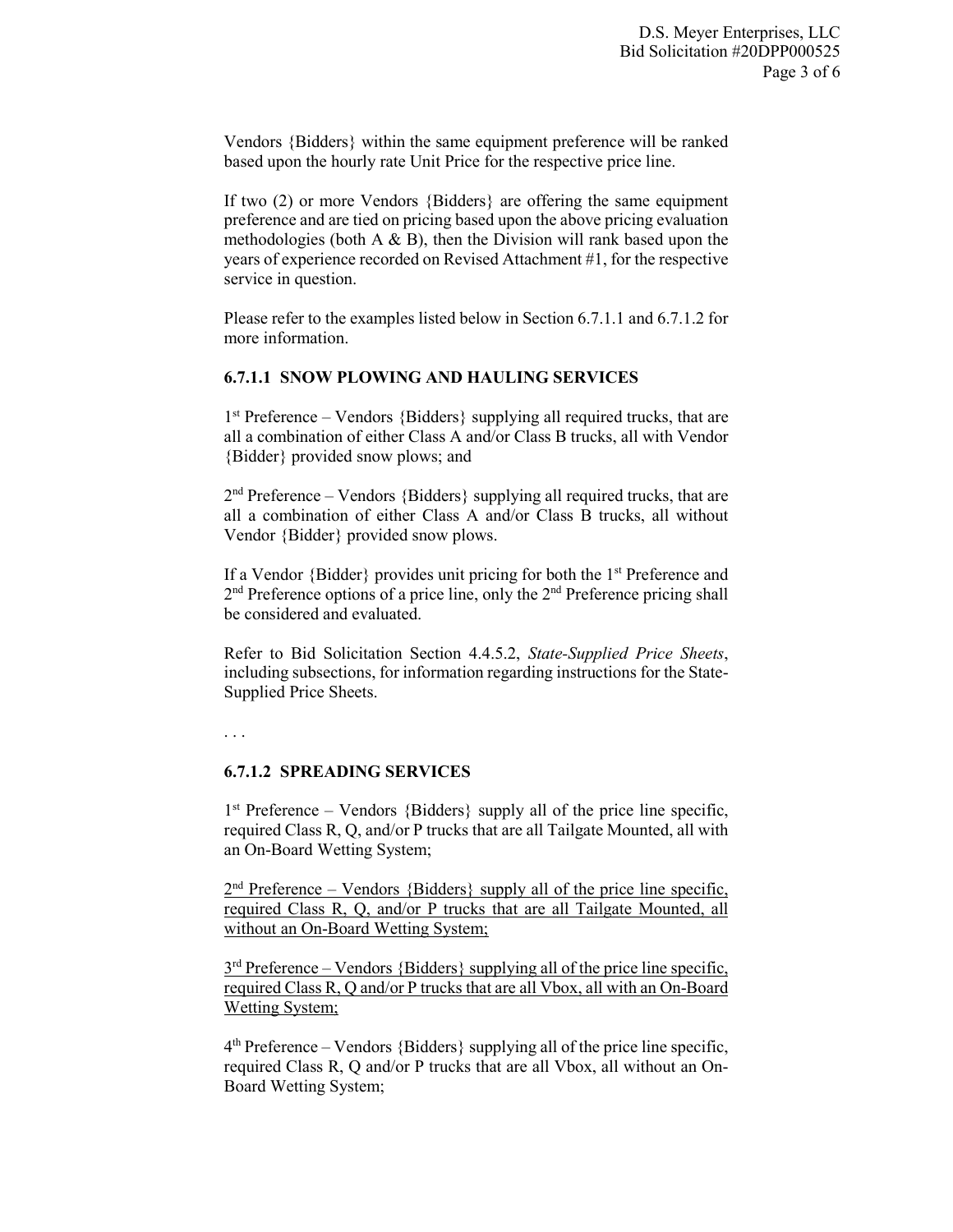$5<sup>th</sup>$  Preference – Vendors {Bidders} supplying all of the price line specific, required Class R, Q and/or P trucks that are all Midbody, all with an On-Board Wetting System; and

 $6<sup>th</sup>$  Preference – Vendors {Bidders} supplying all of the price line specific, required Class R, Q and/or P trucks that are all Midbody, all without an On-Board Wetting System.

Style of Trucks - If the Vendor {Bidder} checks and/or circles more than one (1) of the options, only the least favorable preference option shall be considered and evaluated.

On-Board Wetting System – If the Vendor {Bidder} leaves this column blank, or circles and/or checks both "Yes" and "No", the State will evaluate the Quote as if it is not providing On-Board Wetting Systems for the respective price line.

Refer to Bid Solicitation Section 4.4.5.2, *State-Supplied Price Sheets*, including subsections, for information regarding instructions for the State-Supplied Price Sheets.

[Emphasis added].

After the review and evaluation of all Quotes received in response to the Bid Solicitation was completed, the Bureau completed a Recommendation Report which recommended Blanket P.O. awards to those responsible Vendors {Bidders} whose Quotes, conforming to the Bid Solicitation are most advantageous to the State, price and other factors considered. On July 13, 2020, the NOI was issued advising all Vendors {Bidders} that it was the State's intent to award a Blanket P.O.s consistent with the Bureau's Recommendation Report.<sup>[1](#page-3-0)</sup>

On July 20, 2020, the Division received D.S. Meyer's protest challenging the intended Blanket P.O. awards. By way of summary, D.S. Meyer protests the award of Price Line 324 to AIT Express, LLC (AIT), stating "[i]n the past this yard wanted smaller Vbox spreaders because of it's (sic) yard configuration and location." D.S. Meyer Protest, pg 1.

In consideration of D.S. Meyer's protest, I have reviewed the record of this procurement, including the Bid Solicitation, the submitted Quotes, the relevant statutes, regulations, and case law. This review of the record has provided me with the information necessary to determine the facts of this matter and to render an informed Final Agency Decision on the merits of the protest. I set forth herein the Division's Final Agency Decision.

The record for this procurement shows that Price Line  $324$  $324$  $324$  was awarded to AIT<sup>2</sup>. As is shown below in the relevant portion of AIT's submitted State-Supplied Price Sheet – Spreading Services, AIT offered the State a "Tailgate Mounted" truck without an "Onboard Wetting System" at a Unit Price of \$198.00. As per Bid Solicitation Section 6.7.1.2 *Spreading Services*, a truck of this type was given 2nd Preference status during evaluation.

 $\overline{\phantom{a}}$ 

<span id="page-3-0"></span><sup>&</sup>lt;sup>1</sup> The list of Vendors {Bidders} who are recommended to receive a Blanket P.O. award are listed in the Bureau's July 9, 2020 Recommendation Report.

<span id="page-3-1"></span><sup>2</sup> See July 9, 2020 Recommendation Report, Pg. 116.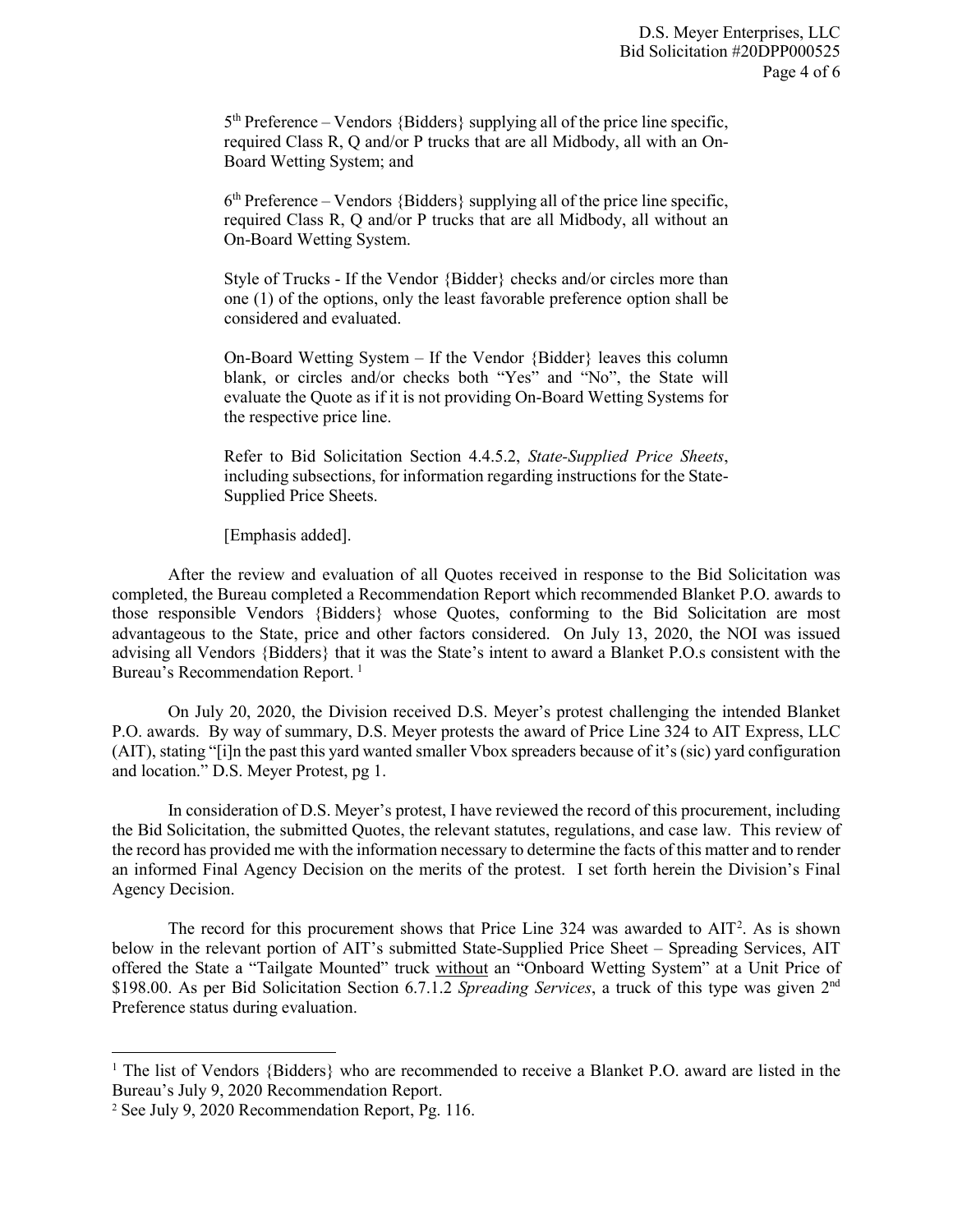| $\bullet$ $\rightarrow$ $\bullet$<br>困<br>ь<br>门<br>Copy of Copy of T0777 State-Supplied Price Sheet - Spreading Services-2 (2) - Excel                                                                                                                                                                                                                                                                                                                                                                             |                                                                                                                    |                |                              |                                                                                                                                      |                                                                                                                        |    |        |  |  |  |  |
|---------------------------------------------------------------------------------------------------------------------------------------------------------------------------------------------------------------------------------------------------------------------------------------------------------------------------------------------------------------------------------------------------------------------------------------------------------------------------------------------------------------------|--------------------------------------------------------------------------------------------------------------------|----------------|------------------------------|--------------------------------------------------------------------------------------------------------------------------------------|------------------------------------------------------------------------------------------------------------------------|----|--------|--|--|--|--|
| Insert Page Layout Formulas Data Review View $\bigcirc$ Tell me what you want to do<br>Romanowski, Troy Q<br>Home                                                                                                                                                                                                                                                                                                                                                                                                   |                                                                                                                    |                |                              |                                                                                                                                      |                                                                                                                        |    |        |  |  |  |  |
| $X0$ Cut<br>$\Sigma$ AutoSum $\cdot$ A <sub>W</sub><br>$\mathsf{A}^{\star} \mathsf{A}^{\star} \equiv \equiv \equiv \mathsf{B} \mathsf{B} \mathsf{B} \mathsf{B}$ Wrap Text<br>$\mathbf{B}$<br>Arial<br>U<br>$\overline{\downarrow}$ Fill $\sim$<br><sup>E</sup> Copy *<br>Insert Delete Format<br>Sort & Find &<br>Clear *<br>S Format Painter<br>Filter ~ Select *<br>Alignment <b>Alignment</b><br>Clipboard<br>Styles<br>Cells<br>$\overline{\mathbb{F}_N}$ .<br>Font<br>Number<br>Editing<br>$5 -$<br>$\sqrt{2}$ |                                                                                                                    |                |                              |                                                                                                                                      |                                                                                                                        |    |        |  |  |  |  |
| $\times$<br>$\checkmark$<br>fx<br>Circle and/or check YES or NO if you will be providing On-Board Wetting System for all trucks.<br>$_{\rm v}$<br>80<br><b>YES</b>                                                                                                                                                                                                                                                                                                                                                  |                                                                                                                    |                |                              |                                                                                                                                      |                                                                                                                        |    |        |  |  |  |  |
| A                                                                                                                                                                                                                                                                                                                                                                                                                                                                                                                   | <sub>B</sub>                                                                                                       | $\epsilon$     | D                            |                                                                                                                                      |                                                                                                                        | G  |        |  |  |  |  |
| 323                                                                                                                                                                                                                                                                                                                                                                                                                                                                                                                 | <b>SPREADING SERVICES - D.O.T.</b><br><b>REGION: NORTH</b><br>CREW #: 211 RAMSEY YARD<br>15 ARROW ROAD, RAMSEY, NJ | -1             | <b>HOURLY</b><br><b>RATE</b> | Style of trucks that will be provided. Please circle<br>and/or check one (1) option below.<br><b>Tailgate Mounted</b><br>Vbox $\Box$ | Circle and/or check YES or NO if you will be providing On-<br>Board Wetting System for all trucks.<br>Y <sub>7</sub> S | s  |        |  |  |  |  |
|                                                                                                                                                                                                                                                                                                                                                                                                                                                                                                                     | <b>NUMBER OF TRUCKS REQUIRED:</b><br>CLASS P.R.                                                                    |                |                              | MidBody                                                                                                                              | ŴЪ                                                                                                                     |    | 282.00 |  |  |  |  |
|                                                                                                                                                                                                                                                                                                                                                                                                                                                                                                                     | <b>SPREADING SERVICES - D.O.T.</b>                                                                                 | $\overline{1}$ | <b>HOURLY</b><br><b>RATE</b> | Style of trucks that will be provided. Please circle<br>and/or check one (1) option below.                                           | Circle and/or check YES or NO if you will be providing On-<br>Board Wetting System for all trucks.                     |    |        |  |  |  |  |
|                                                                                                                                                                                                                                                                                                                                                                                                                                                                                                                     | <b>REGION: NORTH</b><br>CREW #: 212 FORT LEE YARD                                                                  |                |                              | Tailgate Mountad                                                                                                                     | Y <sub>1</sub> S                                                                                                       |    |        |  |  |  |  |
|                                                                                                                                                                                                                                                                                                                                                                                                                                                                                                                     | EDWIN AVENUE, FORT LEE, NJ                                                                                         |                |                              | Vbox $\Box$                                                                                                                          |                                                                                                                        |    |        |  |  |  |  |
| 324                                                                                                                                                                                                                                                                                                                                                                                                                                                                                                                 | <b>NUMBER OF TRUCKS REQUIRED:</b><br>CLASS P-3                                                                     |                |                              | MidBody $\Box$                                                                                                                       | <b>NO</b>                                                                                                              | \$ | 198.00 |  |  |  |  |
|                                                                                                                                                                                                                                                                                                                                                                                                                                                                                                                     | <b>SPREADING SERVICES - D.O.T.</b>                                                                                 |                |                              | Style of trucks that will be provided. Please circle                                                                                 | Circle and/or check YES or NO if you will be providing On-                                                             |    |        |  |  |  |  |
|                                                                                                                                                                                                                                                                                                                                                                                                                                                                                                                     | <b>REGION: NORTH</b>                                                                                               |                |                              | and/or check one (1) option below.                                                                                                   | Board Wetting System for all trucks.                                                                                   |    |        |  |  |  |  |
|                                                                                                                                                                                                                                                                                                                                                                                                                                                                                                                     | CREW #: 213 LODI YARD                                                                                              |                |                              | Tailgate Mounted                                                                                                                     | Y <sub>7</sub> S                                                                                                       |    |        |  |  |  |  |

Conversely, for Price Line 324, D.S. Meyer checked off "Vbox" in the column titled "Style of Trucks", and "Yes" in the column titled "On-Board Wetting System." A screenshot of the relevant portion of D.S. Meyer's State-Supplied Price Sheet – Spreading Services is shown below. As per Bid Solicitation Section 6.7.1.2 *Spreading Services*, a truck of this type was given 3rd Preference status during evaluation.

|                              | T0777 - Snow Plowing and Spreading Services - NJDOT<br><b>State-Supplied Price Sheet</b><br><b>Spreading Services</b> |                          |                              |                                                                                            |                                                                                                           |                   |  |  |  |  |  |
|------------------------------|-----------------------------------------------------------------------------------------------------------------------|--------------------------|------------------------------|--------------------------------------------------------------------------------------------|-----------------------------------------------------------------------------------------------------------|-------------------|--|--|--|--|--|
| <b>Vendor {Bidder} Name:</b> |                                                                                                                       |                          |                              | D. S. Meyer Enterprises, LLC                                                               |                                                                                                           |                   |  |  |  |  |  |
|                              | Please reference Section 4.4.5.2 of the Bid Solicitation                                                              |                          |                              |                                                                                            |                                                                                                           |                   |  |  |  |  |  |
| <b>LINE NO</b>               | <b>DESCRIPTION</b>                                                                                                    | QTY                      | <b>UNIT</b>                  | <b>Style of Trucks</b>                                                                     | <b>On-Board Wetting System</b>                                                                            | <b>Unit Price</b> |  |  |  |  |  |
|                              | <b>SPREADING SERVICES - D.O.T.</b><br><b>REGION: NORTH</b>                                                            | ٠                        | <b>HOURLY</b><br><b>RATE</b> | Style of trucks that will be provided. Please circle<br>and/or check one (1) option below. | Circle and/or check YES or NO if you will be providing On-<br><b>Board Wetting System for all trucks.</b> |                   |  |  |  |  |  |
|                              | <b>CREW #: 210 PATERSON YARD</b>                                                                                      |                          |                              | <b>Tailgate Mounted</b><br>Ω                                                               | <b>YES</b><br>П                                                                                           |                   |  |  |  |  |  |
|                              | <b>PATERSON, NJ</b>                                                                                                   |                          |                              | Ω<br><b>Vbox</b>                                                                           |                                                                                                           |                   |  |  |  |  |  |
| 322                          |                                                                                                                       |                          |                              | Ω<br><b>MidBody</b>                                                                        | <b>NO</b><br>□                                                                                            |                   |  |  |  |  |  |
|                              | <b>NUMBER OF TRUCKS REQUIRED:</b><br><b>CLASS R - 9</b>                                                               |                          |                              |                                                                                            |                                                                                                           |                   |  |  |  |  |  |
|                              | <b>SPREADING SERVICES - D.O.T.</b>                                                                                    | ٠                        | <b>HOURLY</b><br><b>RATE</b> | Style of trucks that will be provided. Please circle<br>and/or check one (1) option below. | Circle and/or check YES or NO if you will be providing On-<br>Board Wetting System for all trucks.        |                   |  |  |  |  |  |
|                              | <b>REGION: NORTH</b><br><b>CREW #: 211 RAMSEY YARD</b>                                                                |                          |                              | <b>Tailgate Mounted</b><br>$\Box$                                                          | <b>YES</b><br>D                                                                                           |                   |  |  |  |  |  |
|                              | <b>15 ARROW ROAD, RAMSEY, NJ</b>                                                                                      |                          |                              |                                                                                            |                                                                                                           |                   |  |  |  |  |  |
| 323                          |                                                                                                                       |                          |                              | <b>Vbox</b><br>□                                                                           | <b>NO</b><br>п                                                                                            |                   |  |  |  |  |  |
|                              | <b>NUMBER OF TRUCKS REQUIRED:</b>                                                                                     |                          |                              | <b>MidBody</b><br>$\Box$                                                                   |                                                                                                           |                   |  |  |  |  |  |
|                              | <b>CLASS D.A.</b>                                                                                                     |                          |                              |                                                                                            |                                                                                                           |                   |  |  |  |  |  |
|                              | <b>SPREADING SERVICES - D.O.T.</b>                                                                                    |                          |                              | Style of trucks that will be provided. Please circle                                       | Circle and/or check YES or NO if you will be providing On-                                                |                   |  |  |  |  |  |
|                              | <b>REGION: NORTH</b>                                                                                                  |                          |                              | and/or check one (1) option below.                                                         | <b>Board Wetting System for all trucks.</b>                                                               |                   |  |  |  |  |  |
|                              | <b>CREW #: 212 FORT LEE YARD</b>                                                                                      | $\overline{\phantom{a}}$ | <b>HOURLY</b><br><b>RATE</b> | <b>Tailgate Mounted</b><br>□                                                               | $\sqrt{2}$<br><b>YES</b>                                                                                  |                   |  |  |  |  |  |
| 324                          | <b>EDWIN AVENUE, FORT LEE, NJ</b>                                                                                     |                          |                              | $\overline{\mathcal{L}}$<br><b>Vbox</b>                                                    | <b>NO</b>                                                                                                 | \$160.00          |  |  |  |  |  |
|                              | <b>NUMBER OF TRUCKS REQUIRED:</b>                                                                                     |                          |                              | <b>MidBody</b><br>□                                                                        |                                                                                                           |                   |  |  |  |  |  |
|                              | <b>CLASS P-3</b>                                                                                                      |                          |                              |                                                                                            |                                                                                                           |                   |  |  |  |  |  |